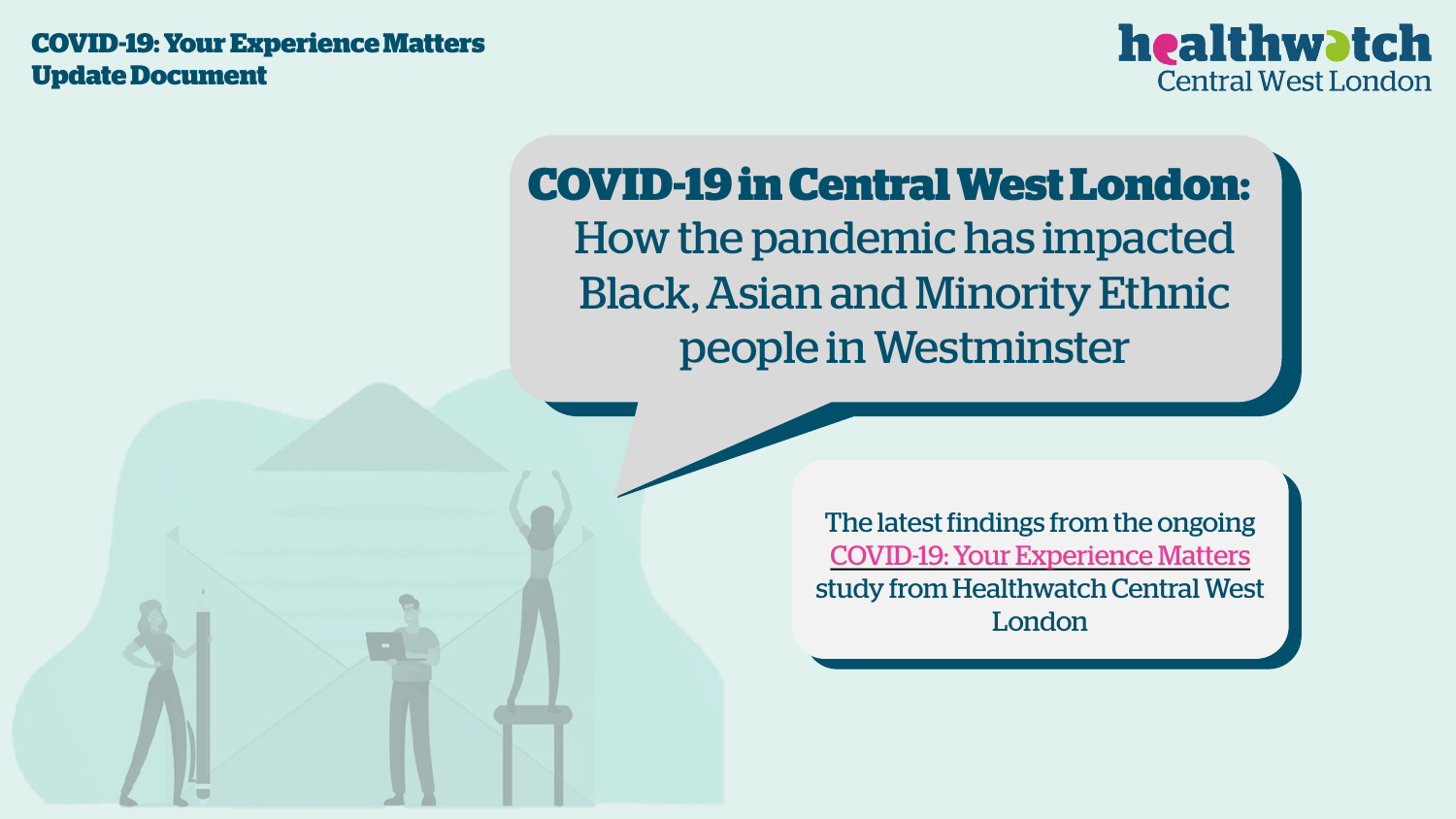

**"It would have been better if vulnerable families were given more consideration at the beginning of this. No one knew who to turn to. GPs could have made a list of all their carers and reached out to them to give them local support."**

**Local mum, Westminster**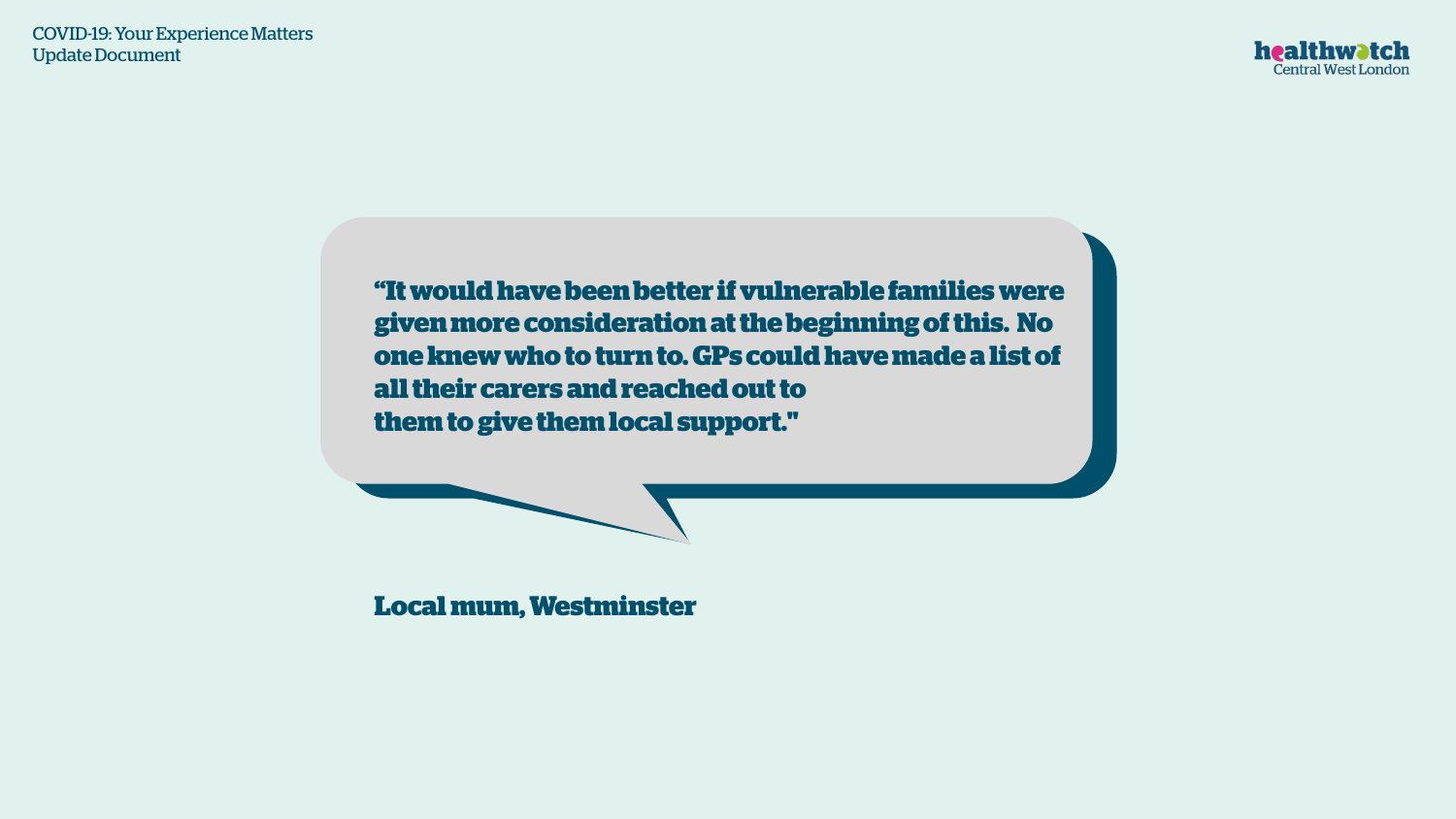## **We are Healthwatch Central West London (HWCWL),**

an independent organisation for people who use health and social care services. We have been speaking to NHS service users in **Westminster** about how COVID-19 has affected them and their families.

Since March 2020, we have been asking our local communities in Westminster and Kensington and Chelsea about how they have been affected by the COVID-19 outbreak, and the measures responding to them.

The COVID-19: Your Experience Matters survey was developed to capture the broadest range of experiences, from general wellbeing to the direct impact, and many other changes to your experiences of health and social care.

This survey will be an ongoing project for us, with the results shared regularly, to reflect the changing face of the pandemic and its response in Westminster.

#### **Impact of COVID-19 on Westminster Impact of COVID-19 on BAME communities**

14 people completing the survey (14%) identified their ethnicity as BAME. This document is a short summary of the key themes and issues that have been raised by this group so far, and precedes a more detailed summary and analysis, which will be shared over the coming weeks.

As a charity that works in two of the most diverse boroughs in the country, we take seriously the importance of representing the full spectrum of views from our communities.

Your Experience Social distancin Workins from hom ntral West Londor services

**Central West London** 

We remain committed to working with local BAME and migrant groups, in addition to gathering their experiences through this survey, so that their voices are central to discussions about improving local health and social care.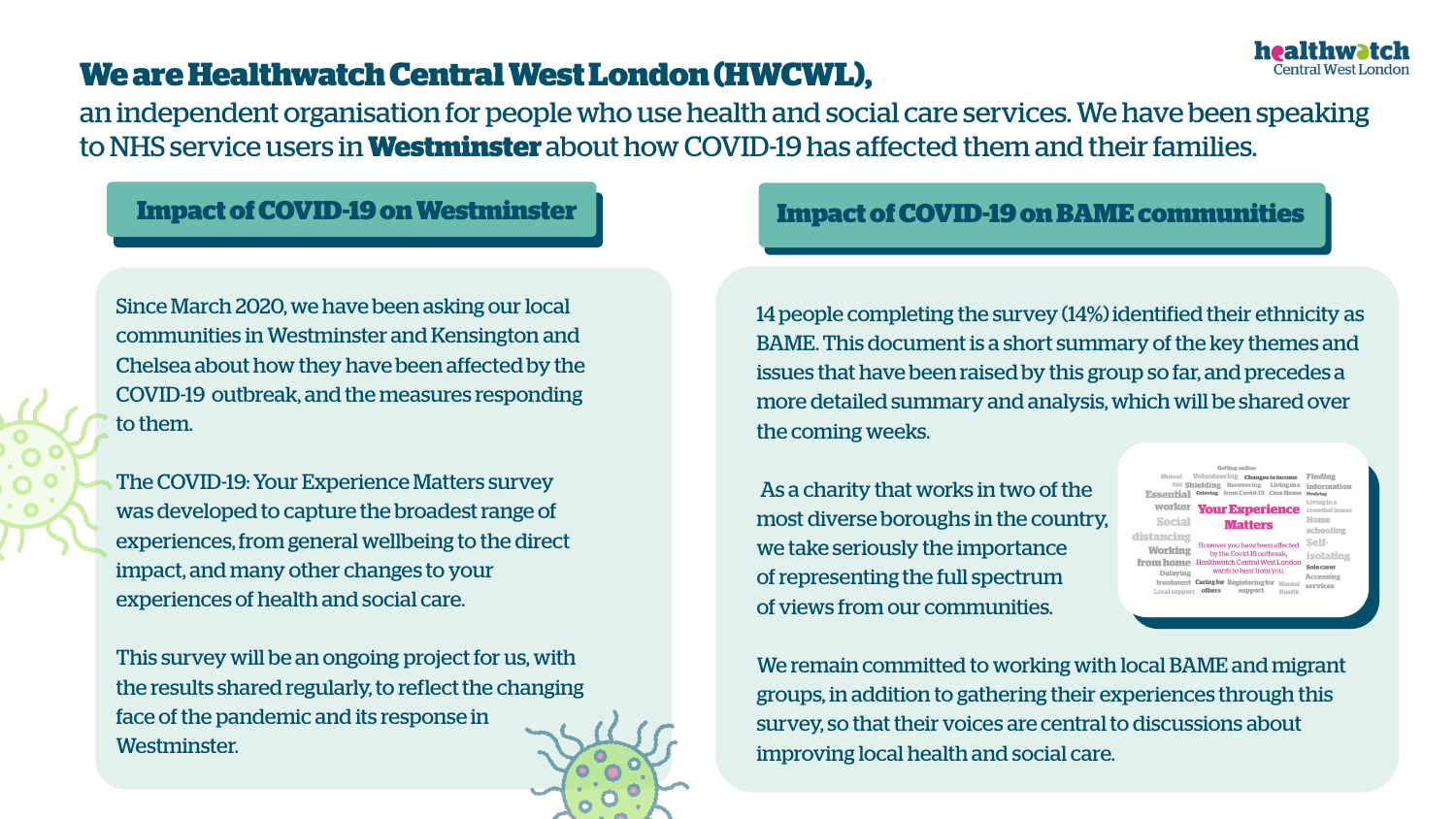

Knowing about the people involved in our study helps us to analyse their experiences through the COVID-19 (Coronavirus) pandemic.

This report compares the experiences of local Black and Minority Ethnic (BAME) people with that of their White or White British (W/WB) counterparts, to note any differences or areas of potential inequality. As the BAME case size (14) is relatively small, we only report on variations of 10% or more, with both positive and negative trends taken into account.

Five people identified as a carer, and one as a parent. Three have a disability and we record two for both a mental health and long term condition.

On employment, three people state they are unemployed while the rest are either in some form of employment or are retired. One of the respondents said they were a student.

**Four (29%)** of the BAME respondents to this study identified as **Asian/Asian British.** 

**Three (22%)** identified as **Arab.**

**Three people** identified as **Mixed. Two people**, identified as **Black British** and **two** as **Other.**



**Two (14%)** of the BAME respondents to this survey identify as **men.**

**12 (86%)**  identify as **women.**



Just over two thirds of people in this sample (10 people) are aged between 35-54.

In the rest of this sample, one person was in the 25-34 age group, one in 65-74, one in 75+ and one not stated.

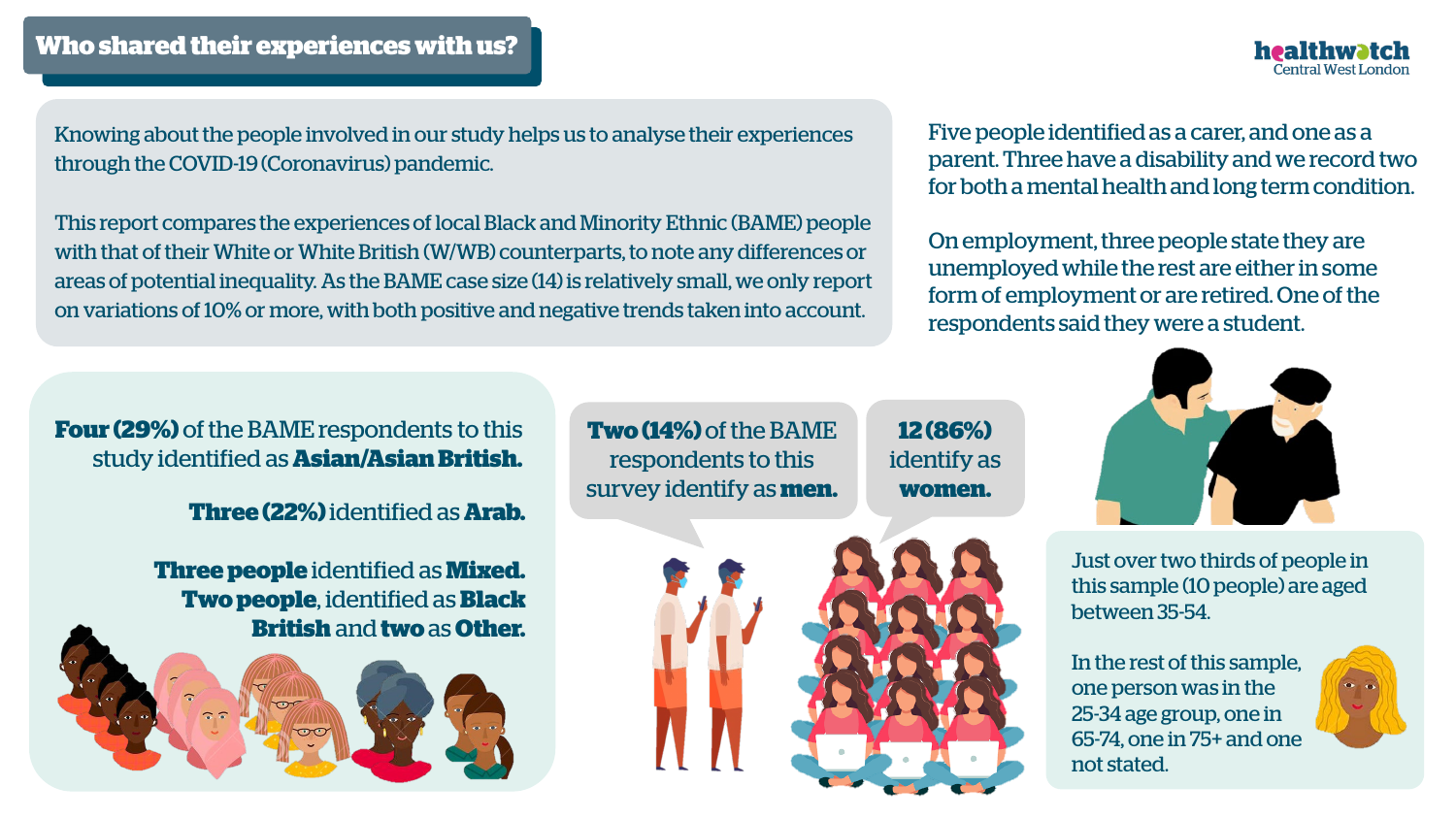## **Inequalities: What our results so far tell us about the disproportionate impact of COVID-19 on people from BAME backgrounds in Westminster**

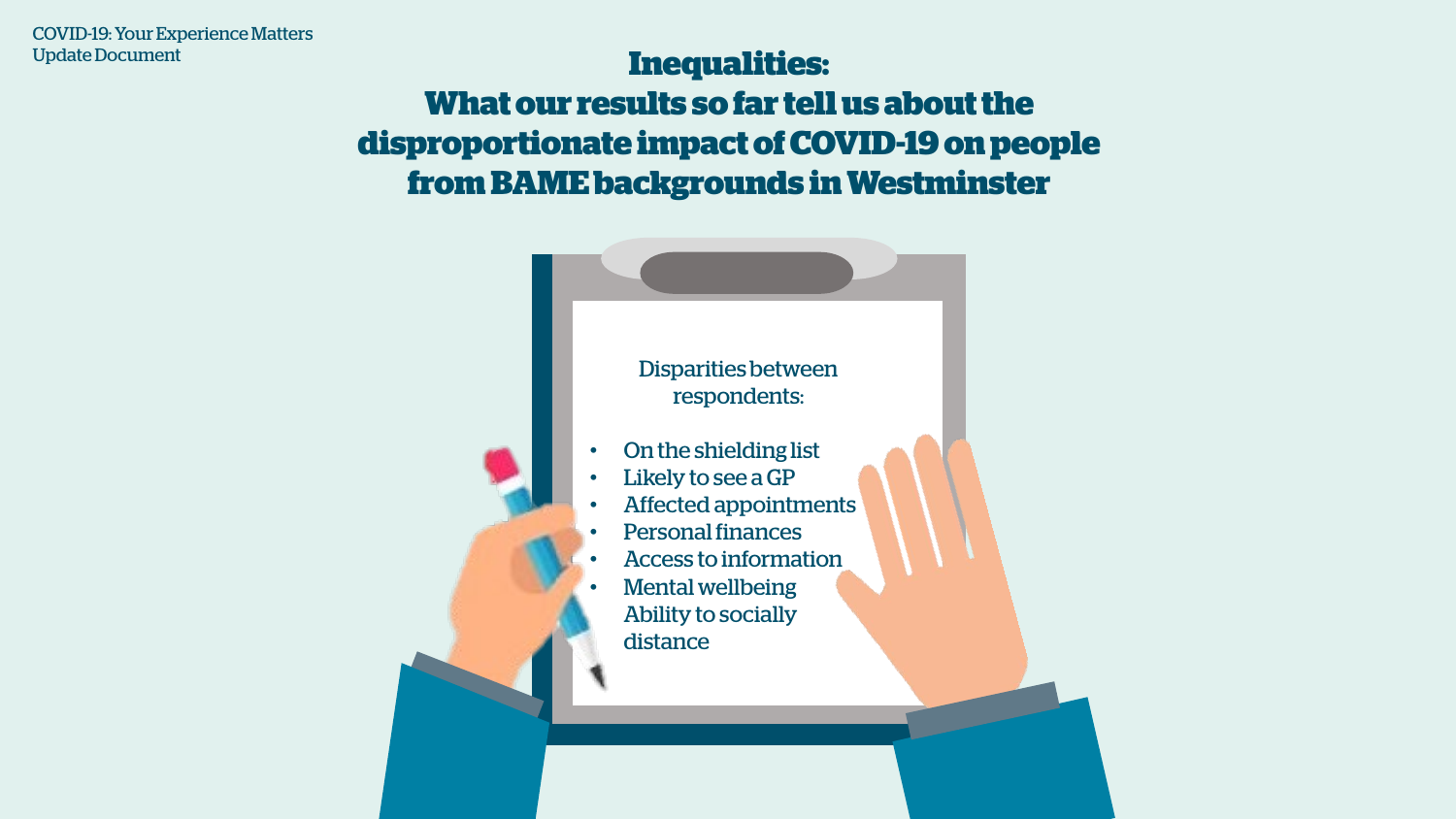#### **Inequalities**

 $\checkmark$ 

 $\checkmark$ 

 $\checkmark$ 

 $\checkmark$ 



**When compared to their White British counterparts, BAME respondents in Westminster were :** Less able to 'easily' understand information. More likely to be on the shielding list, and to be overlooked or missed.  $\checkmark$  $\checkmark$ Twice as likely to use the GP and more likely to use the pharmacy. More likely to have appointments cancelled or changed and more likely to delay treatment. More likely to experience mental health difficulties. Less able to remain indoors, and to socially distance when out. **Found it easy to understand information Required help with basic care needs** 28% of BAME respondents 78% of White respondents. 29% of BAME respondents 6% of White respondents. **Delayed seeking treatment Experienced changes to care provision** 57% of BAME respondents 19% of White respondents. 21% of BAME respondents 3% of **White** respondents. **Inequalities at a glance\***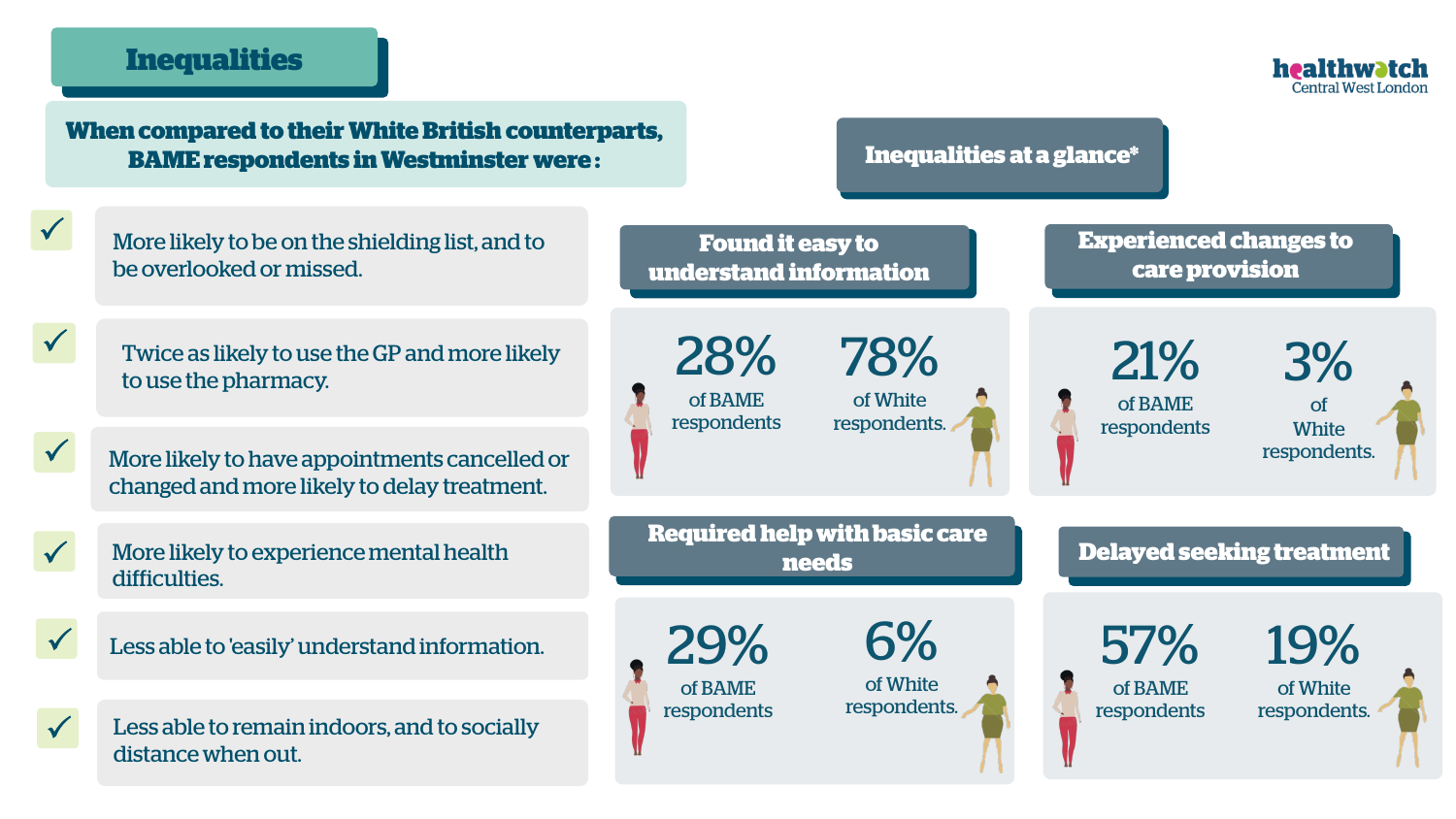#### COVID-19: Your Experience Matters COVID-19: Your Experience Matters<br>Update Document<br>
Update Document

**There were noticeable differences between White and BAME respondents to the Your Experience Matters survey** healthwatch Central West London



\*The images here illustrate a rounded up/down proportion of responses. The BAME results here are from the same 14 respondents as the rest of this document.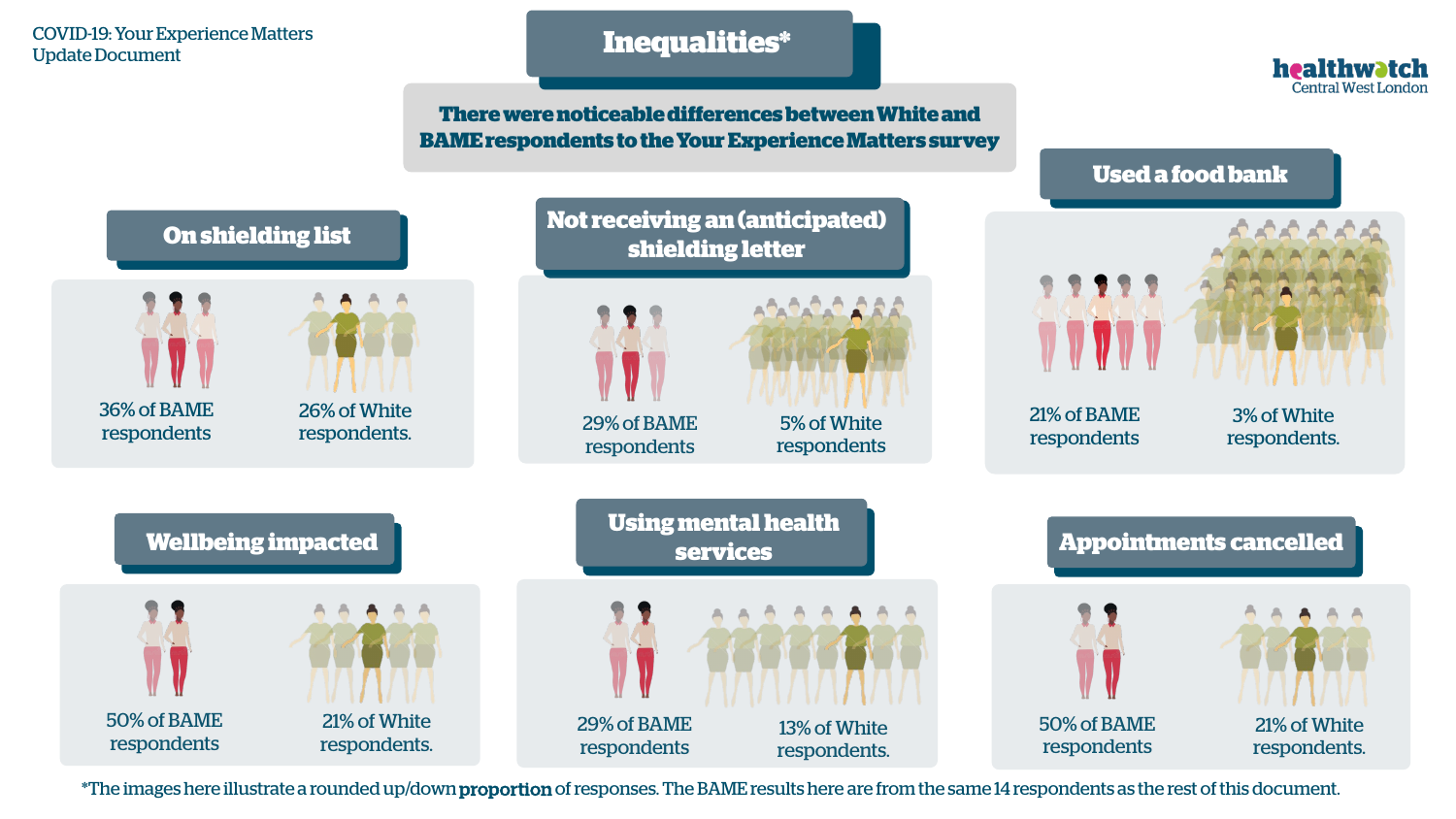## **The issues you shared with us in the [Your Experience Matters S](https://www.surveymonkey.co.uk/r/YourExpMatters)urvey.**

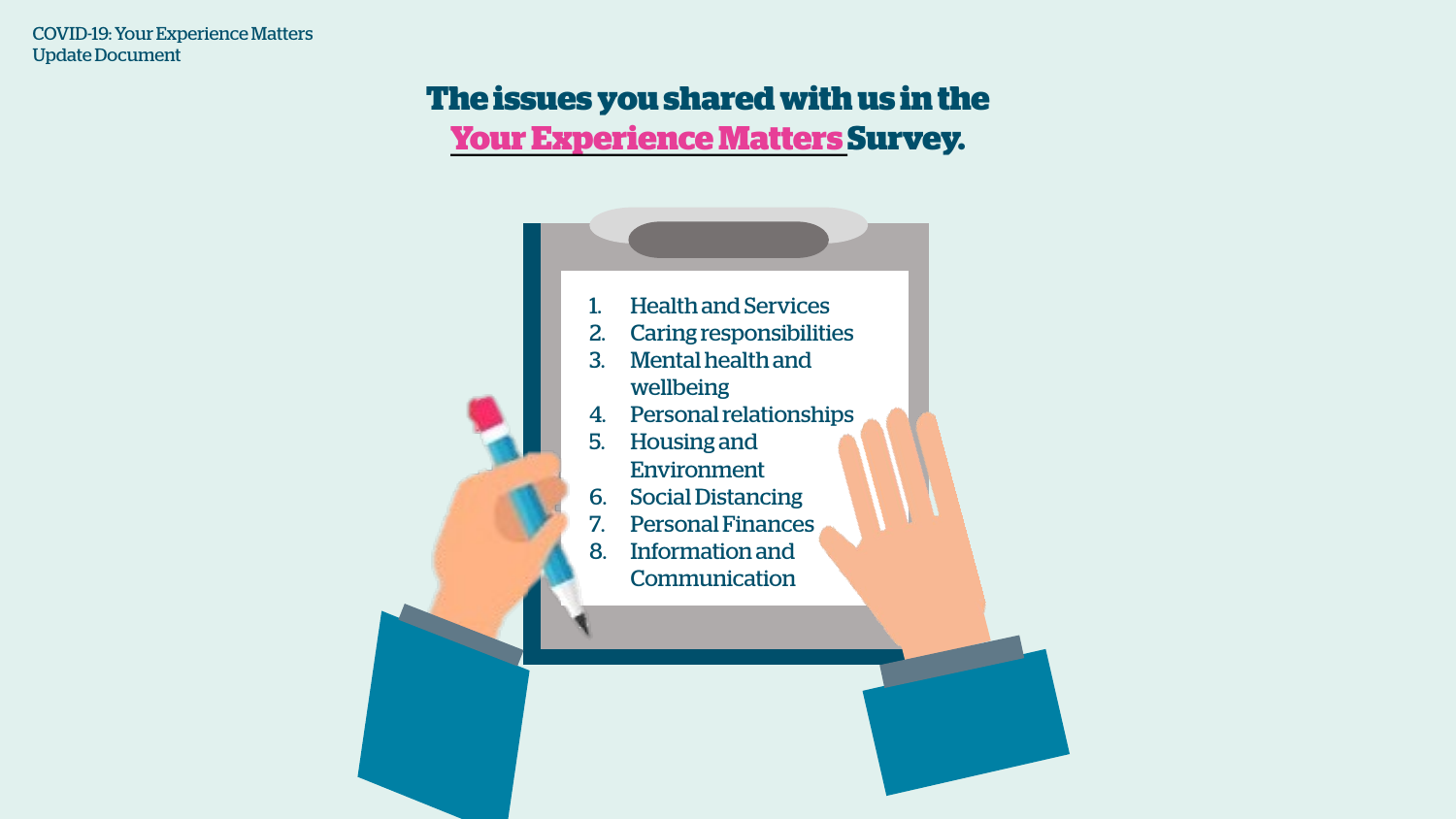## **1. Health and Services**

Around 80% of those who consider themselves to be vulnerable have not registered with the Council for support.

#### **21% of people from BAME backgrounds**

**have used food banks,** compared with just **3%** of White or White British respondents (see Inequalities page).

![](_page_8_Picture_4.jpeg)

The pharmacy and GP were the most utilised services. BAME respondents were twice as likely to use the GP and more likely to use the pharmacy than White counterparts.

![](_page_8_Picture_6.jpeg)

![](_page_8_Picture_7.jpeg)

BAME respondents were **more likely to be on the shielding list, and were also to be overlooked or missed**, than their White or White British counterparts (see Inequalities on p12 for more detail).

## **Delays to treatment**

BAME respondents were more likely to experience cancelled appointments and service changes. They were also more likely to delay their own treatment (compared to White respondents).

**"Two very important hospital appointments for my children were cancelled in March and April. We were not offered alternative appointments!"**

**"Initially no dental services were available. I had an abscess that required treatment. I was turned away by St Mary's but seen at UCLH."**

![](_page_8_Picture_13.jpeg)

healthwatch **Central West Long** 

#### **Care Needs**

BAME households, according to our survey responses, were more likely to have a basic care need. The respondents who had care needs noted that the levels of support for these needs had been severely reduced (more detail on carers and their needs on the following page).

**"I am a full time carer of two disabled children, I feel I need more help."**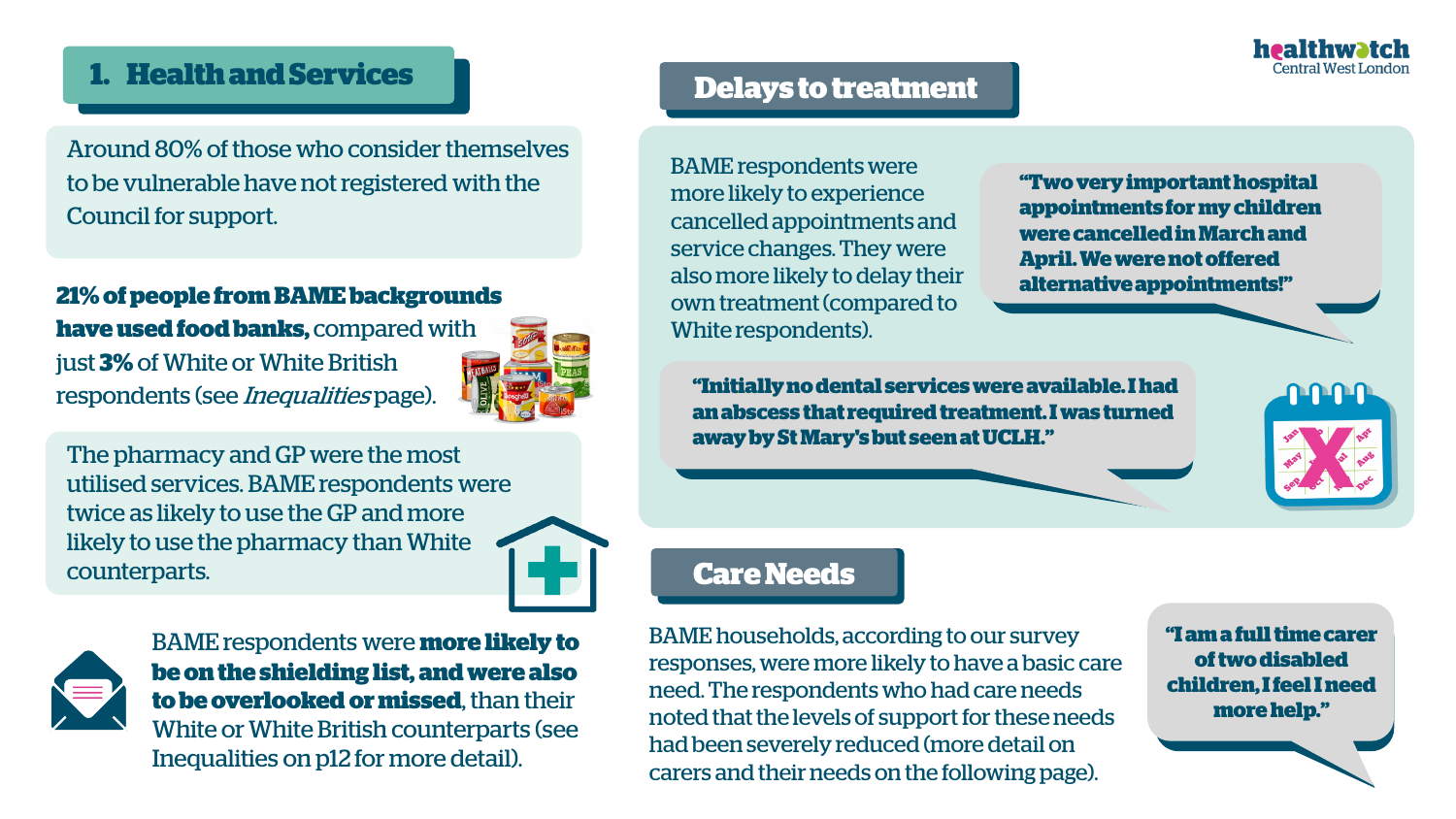### **2. Hearing from Carers**

**Four** BAME respondents said they, or the person they care for, receives help with things like getting up, getting dressed or getting out.

## **Changes to care received**

We asked carers if they felt they were getting the support needed. **Young carers and those with several children indicate that support is lacking,** with one parent particularly critical of their GP. One person is appreciative of family and wider support networks.

**especially for young carers."**

![](_page_9_Picture_6.jpeg)

#### **Changes to dental services**

One parent commented that the lack of dental treatment for their son is causing real discomfort – throughout the household.

One person, turned away by a hospital later secured urgent dental treatment at another.

**"He is becoming very challenging because of the lockdown and because we could not update his epilepsy medication or help him with [his] severe tooth ache.** 

**[His] challenging behaviour meant that we could not find any help from carers or care centres who could cope with him or meet his needs. His school is still closed. He is not getting home education because he is in too much pain from his tooth. This is affecting all our lives!"** The distortion of the state of the state of the state of the state of the state of the state of the state of the state of the state of the state of the state of the state of t

> **"Two very important hospital appointments for my children were cancelled in March and April… no support is offered to us at all."**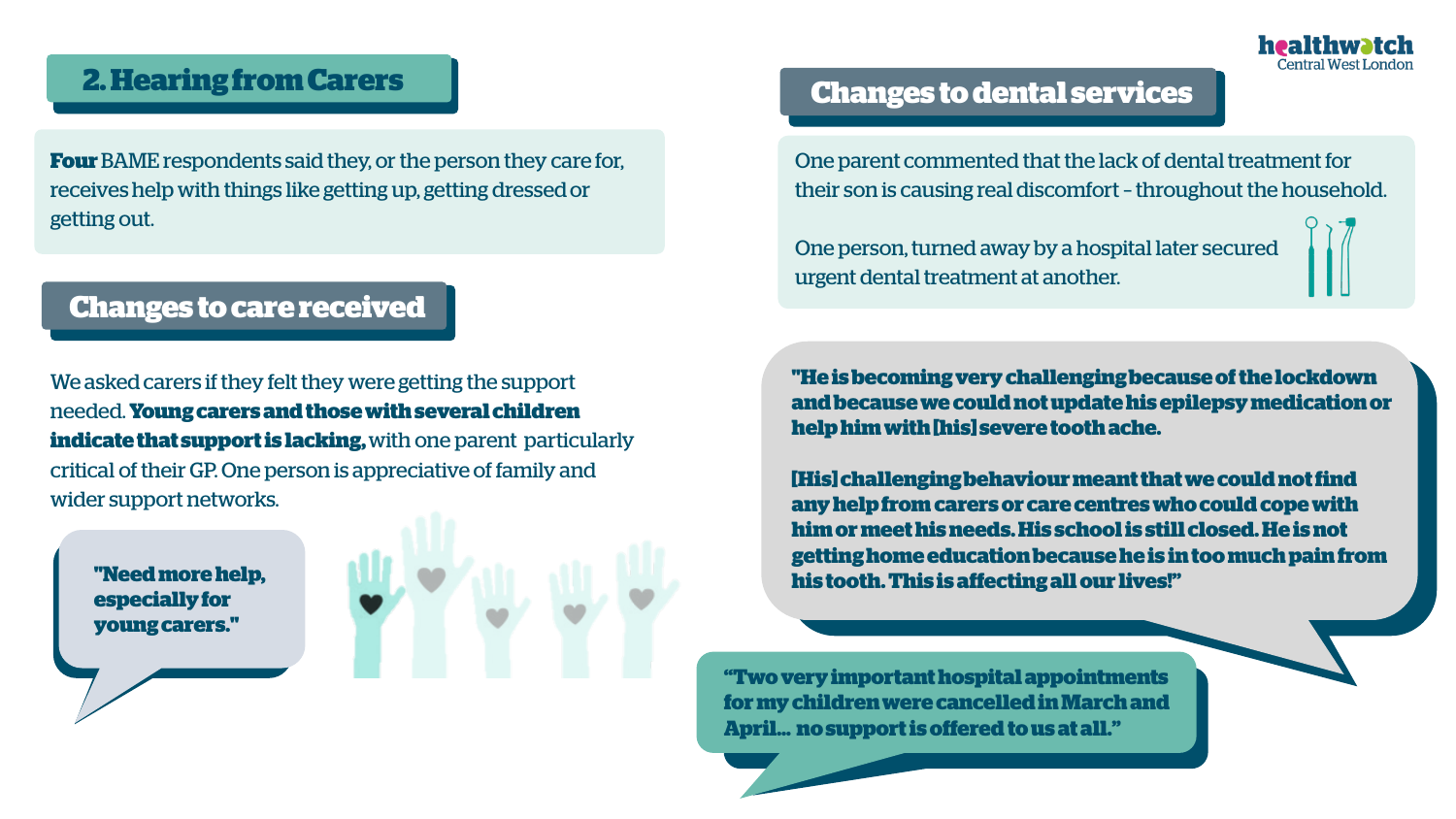## **Scaled back support: case studies**

#### **Restricted services exacerbating challenging behaviours**

In one experience, we heard from a parent of a child with epilepsy that obstacles to collecting medication has had a direct negative impact: the child's behaviour deteriorated, which in turn made carers reluctant to offer support. The closure of schools further limits support options for often vulnerable children.

#### **Lack of communication exacerbating anxiety**

The same parent said that communication from the hospital about her daughter's brain tumour 'suddenly stopped', causing anxiety.

#### **Barriers to accessing support**

A parent with health conditions finds it difficult to also care for the daughter, who has complex needs, following a sudden lack of support. The parent also says that the registration process for social care support was 'very hard'.

One parent, whose daughter has multiple complex needs, worried that all support had been withdrawn. **"It's not as it should be. I used to have 4 hours of personal care a day but the carer left because of the pandemic.** 

**After 40 days without any help I called social services to get help.** 

**The help is not enough because I have my self health problems and I'm the one who's looking after my daughter for 24 hours and she lost all her support and respite."**

**"My daughter with cerebral palsy, mental health and challenging behaviour has lost all her therapists"** 

> **" I have a mixed-need household. Looked at individually, maybe it wouldn't be seen as vulnerable, however managing 4 children with minor to significant needs it is. I'm concerned there isn't the right support available and judgement."**

![](_page_10_Picture_13.jpeg)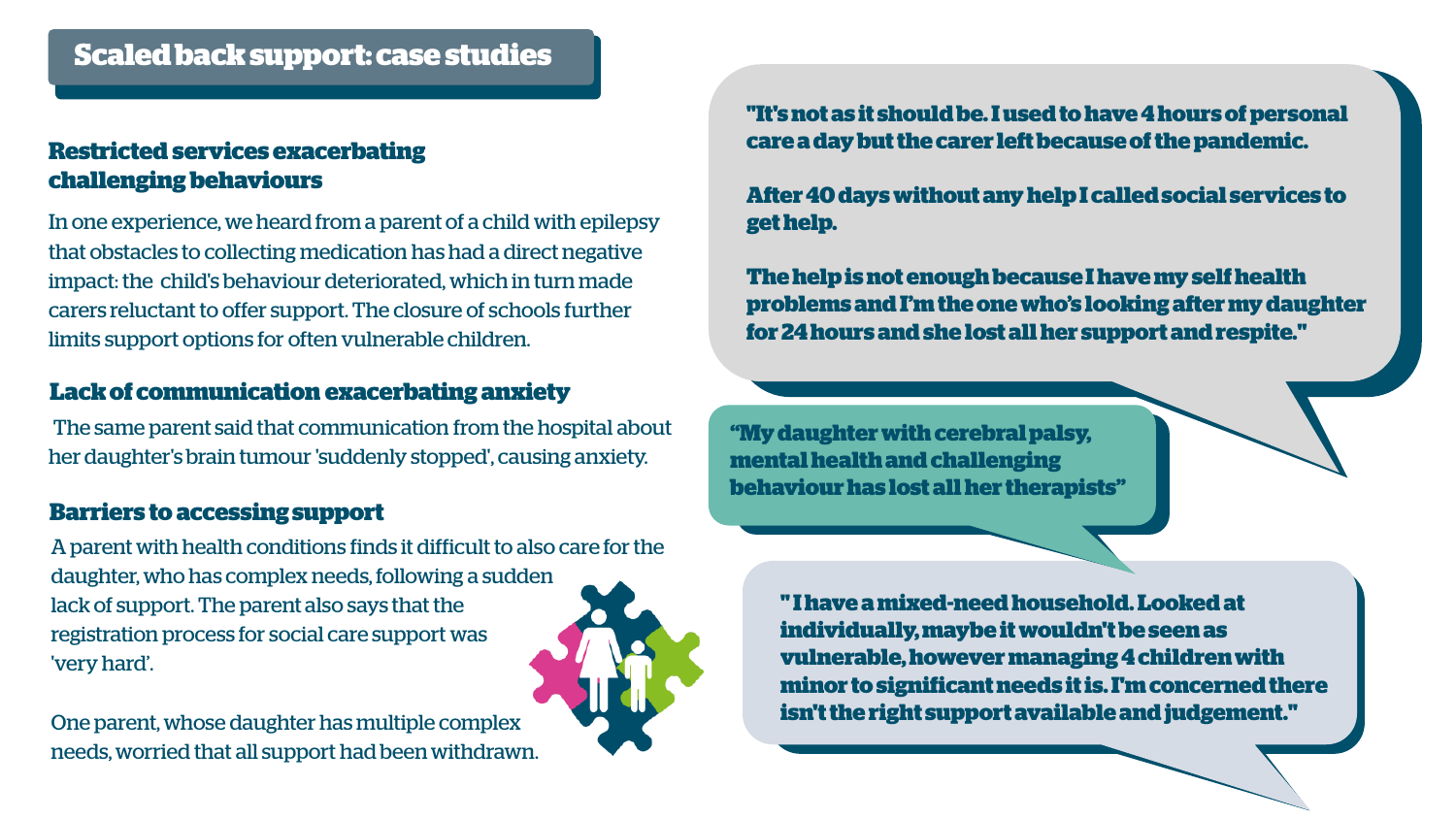## **3. Mental wellbeing and relationships**

![](_page_11_Picture_1.jpeg)

**Half of people reported impact on their emotional and mental wellbeing.**Parents with vulnerable children found it especially difficult to cope. Those with hobbies or strong social networks were notably more resilient.

**"I am very aware of my emotions. At first watching the news all day created a lot of anxiety. I had to learn to moderate it to only watching it once a day or less and did gardening, exercising, doing something with my children or house work."**

## **Impacted mental wellbeing and use of support**

We asked people to what extent, they feel that changes have impacted on their emotional and mental wellbeing**. Seven people (50%) indicate it has changed 'a lot' or a 'great deal'** - this is more than double the proportion from White or White British responses, at 21% (see the Inequalities page for more comparisons).

**"I try to find mental help as well, they only said that they are very busy.** 

**I only had two to three sessions. Then that's it."**

## **Causes and coping mechanisms**

Many people express worry and stress about the welfare of their family, with some feeling 'very bad' both mentally and physically. Some say news has contributed towards anxiety.

One person, worried about income and finding it difficult to access benefits comments on inadequate levels of mental health support - at a time of extreme difficulty.

Other people are better able to cope with emotions and mental health – in all such cases distractions, such as hobbies or socialising are extremely important.

**" I attend meetings via video conferencing, plus I fill in lots of surveys daily. So I'm happy on the whole as I am keeping mental fatigue at bay!"**

#### **Wider determinants**

Unsanitary and 'cramped' living conditions increased risk and discomfort for participants in this survey.

![](_page_11_Picture_15.jpeg)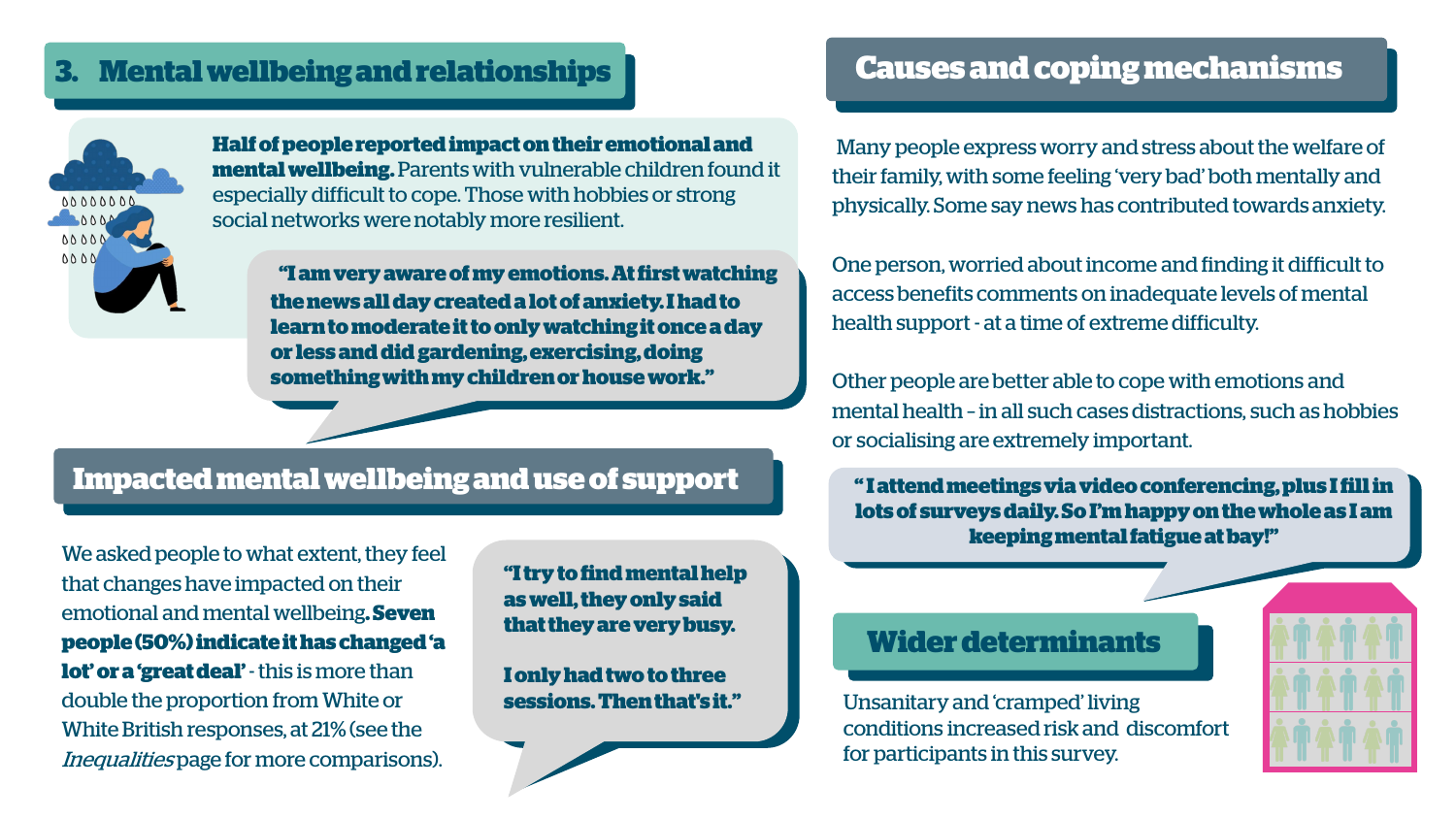#### **We asked people to describe how the changes have affected their personal and family relationships.**

## **3.1. Parents and Children 3.3. Family and Friends**

Earlier in the report, we identified how parents with reduced levels of support have found themselves in difficult and deteriorating circumstances. Relationships are inevitably strained, especially for those missing out on much needed, even essential treatment and care. The most vulnerable families also appear to be the most affected. Some parents are appreciative of peer support.

**"I value the support from other parents going through the same situation."**

**"We are a close family and it has only made us appreciate each other more."**

## **3.2. Partners**

Just one person comments about their partner, with concern expressed about risk at work.

**"I haven't been able to see my partner and I'm very concerned about him as he has a job which puts him at risk."**

In household relationships, experiences reflect all parts of the emotional spectrum. Some people feel tense, snappy and irritable, while others feel closer and more appreciative, than before.

While friends and relatives are missed, some are more adept than others at staying in touch, with online virtual meetings cited.

We asked people how they keep in touch - popular methods include phone and text messaging, social media (such as WhatsApp) and video meetings (such as Zoom).

**"Not being able to go into my mum's home has been difficult for us both. Not being able to see my sisters, nephews and niece**  **"I chat with members of my family near and far daily via FaceTime."**

**has also been challenging." "I become very irritable. I've lost four friends already."**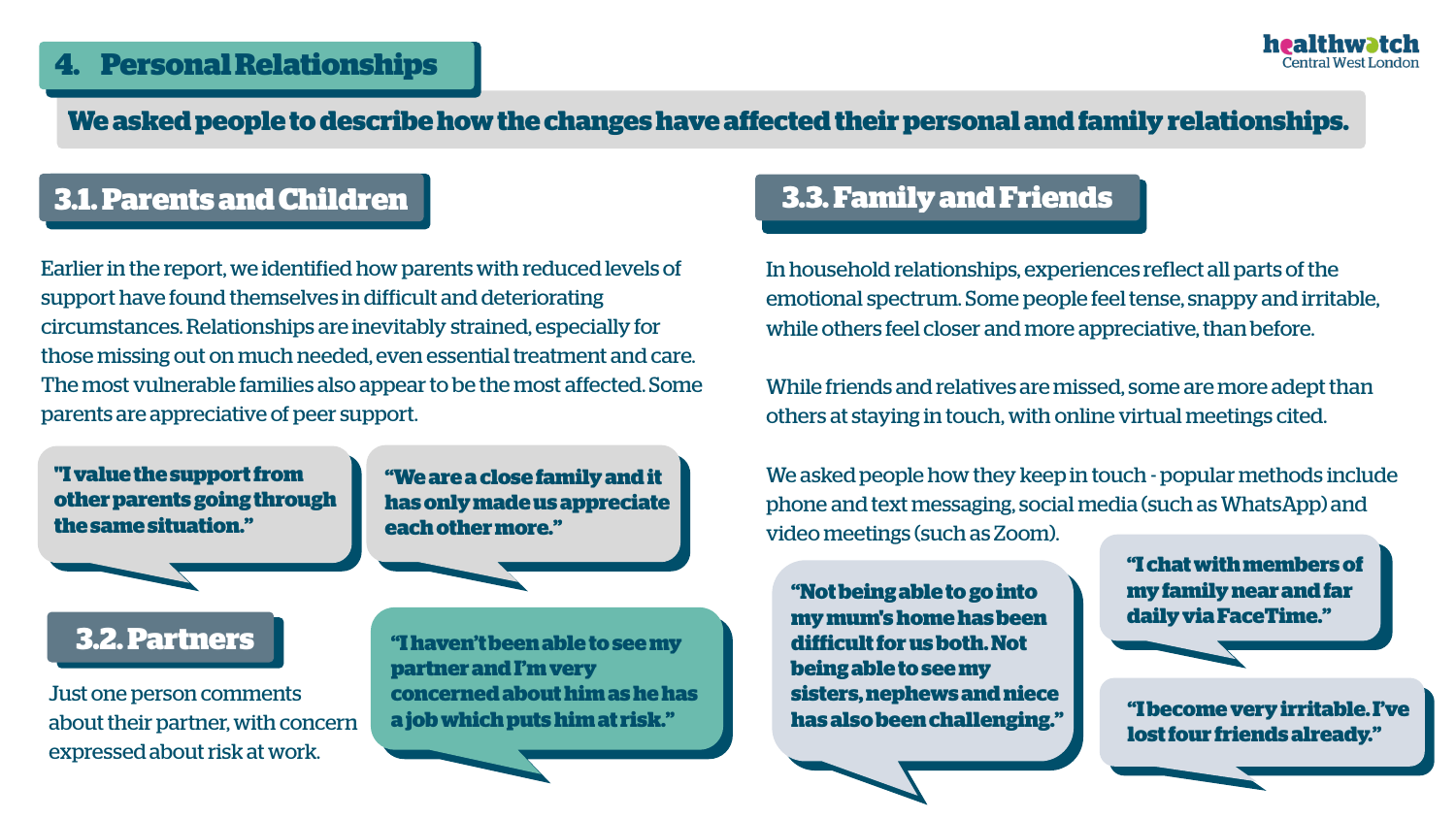## **5. Housing and Environment 7. Personal Finances**

When asking people about their ability to remain indoors, just over half (eight people) consider it to be 'easy' or 'very easy'. Four people (29%) find it 'very difficult', this compares with 6% of people from White backgrounds.

Parents who care for vulnerable children, particularly those with neurological and mental health conditions, find it especially difficult to leave the house. We also hear about poor and unsanitary living conditions, with examples including leaks and a lack of space.

> **in our area are quite close and small. It has sometimes been difficult when I'm shopping."**

**"The houses, streets and shops** 

## **6. Social Distancing**

We also asked people about their ability to maintain social distancing when making 'essential trips', with six people (43%) finding it 'easy' or 'very easy'. 35% consider it 'difficult' or 'very difficult', compared with 13% of White respondents.

One person finds the 'condensed local environment' of small and tightly packed streets and shops a challenge, while another says his son, with a learning disability does not understand the concept of social distancing.

When asking people about their financial situation, half (seven people) indicate no change. Three people say it has significantly reduced, while two report that it has increased. Nobody has experienced a complete loss of income, while 14% have had to seek financial support.

Welfare benefits, namely increased and decreased payments, were mentioned a lot. Some people are thankful at being able to work from home, or to save money on travel expenses. One person who does need financial support does not know who to contact.

**"I'm asking but I don't know how to get the right financial support and from where."**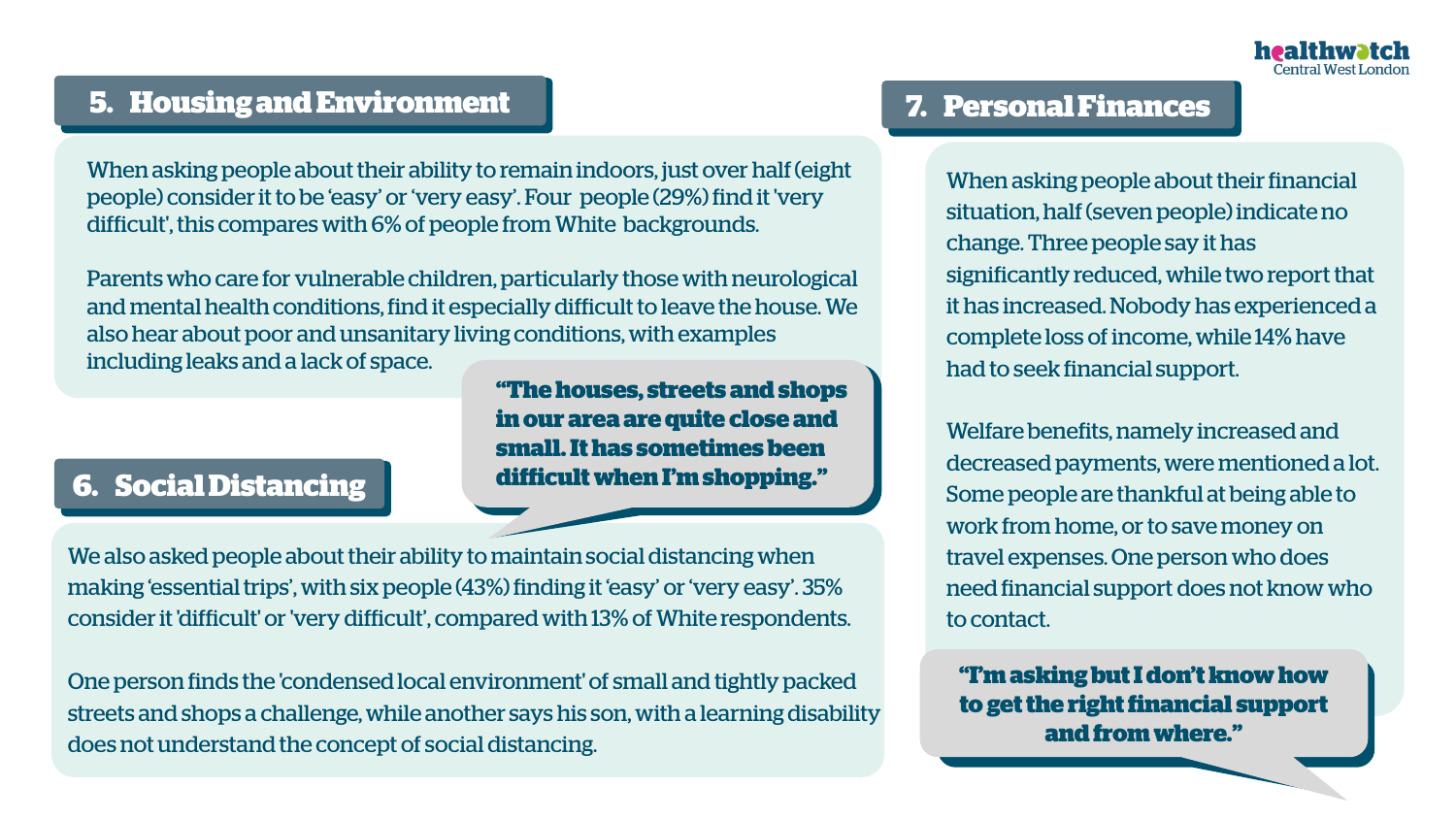![](_page_14_Picture_0.jpeg)

## **8. Information**

#### **Just a quarter (three) of respondents found it easy to understand the available information** about the COVID-19 outbreak. This compares with 78% of White respondents.

This also indicates a key difference between BAME communities in Westminster and those in Kensington and Chelsea. In the Kensington and Chelsea sample of this survey, the inverse was true, with three quarters of people from BAME groups finding it easy to understand the available information about the COVID-19 outbreak.

## **This is a reminder of the limitation of acronyms such as 'BAME**' as it does not

represent the diversity of different backgrounds within the term. It also reminds us to not treat the Bi-Borough as one entity, but to explore the differences between the two neighbouring areas.

## **Online support**

The internet was cited as a popular source of information among respondents, with some also using the phone often. One person felt that not having a computer limits their access.

**"Other families with children who have the same needs like my son were sent a letter! My son also has ASD, ADHD and Epilepsy which makes him even more vulnerable."**

**"Because I don't have a laptop and don't know how to get support."**

### **Support groups Support groups**

A large number of people value information from support groups. The [Make it Happen](https://fisd.westminster.gov.uk/kb5/westminster/fis/service.page?id=rj0qrIRqQmA) parent's group was cited by the respondents who care for children with complex needs.

Healthwatch Central West London has been conducting focus groups with different community groups, including Make it Happen, who work with under-represented communities. We will be sharing our findings from these discussions in future reports.

![](_page_14_Picture_13.jpeg)